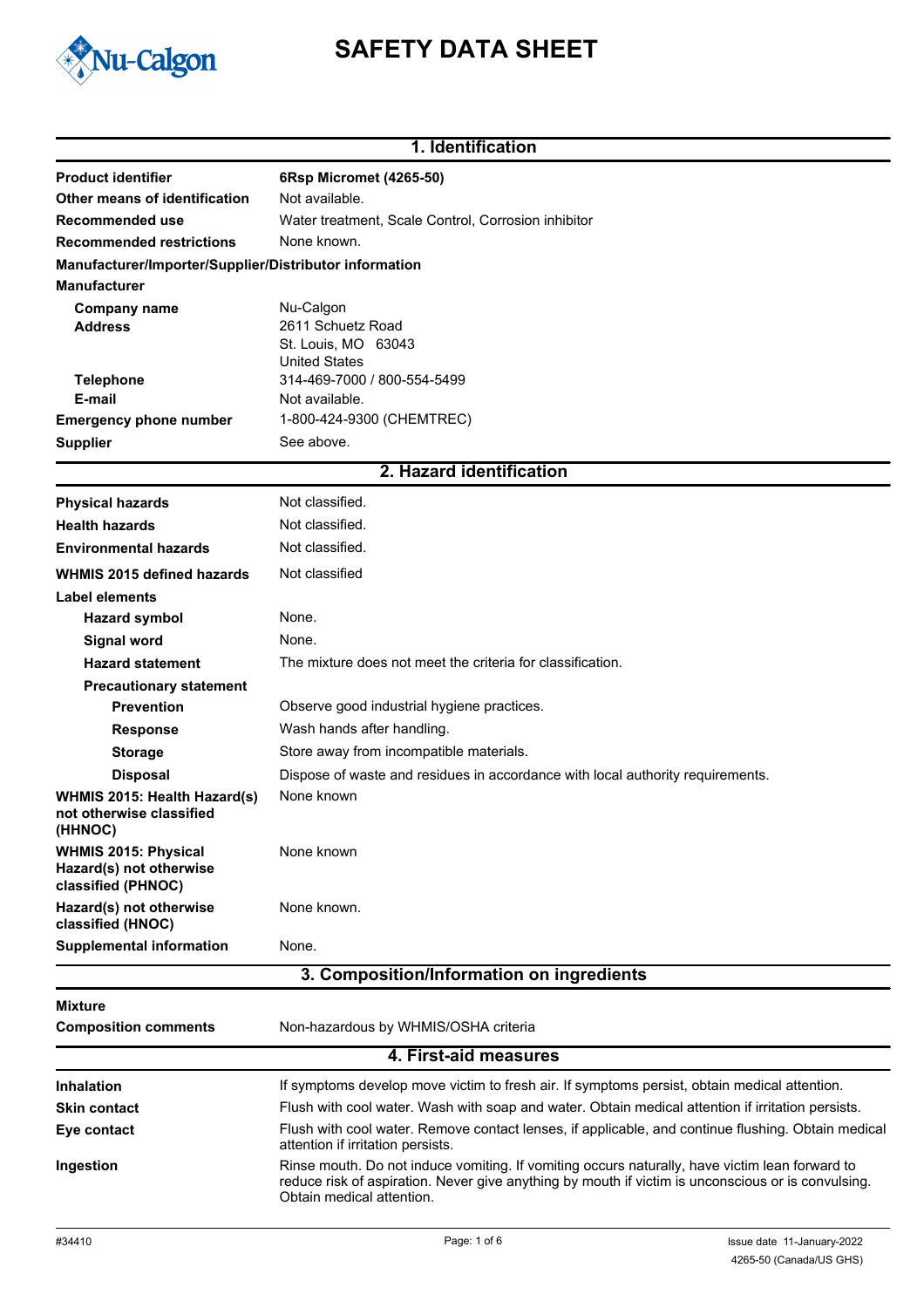**Most important Direct contact with eyes may cause temporary irritation. symptoms/effects, acute and delayed Indication of immediate** Treat symptomatically. **medical attention and special treatment needed** If you feel unwell, seek medical advice (show the label where possible). Show this safety data sheet to the doctor in attendance. Avoid contact with eyes and skin. Keep out of reach of children. **General information**

| 5. Fire-fighting measures                                                        |                                                                                                                                                                                                                                                                                                                                                                                                                                        |
|----------------------------------------------------------------------------------|----------------------------------------------------------------------------------------------------------------------------------------------------------------------------------------------------------------------------------------------------------------------------------------------------------------------------------------------------------------------------------------------------------------------------------------|
| Suitable extinguishing media                                                     | Treat for surrounding material.                                                                                                                                                                                                                                                                                                                                                                                                        |
| Unsuitable extinguishing<br>media                                                | None known.                                                                                                                                                                                                                                                                                                                                                                                                                            |
| Specific hazards arising from<br>the chemical                                    | During fire, gases hazardous to health may be formed.                                                                                                                                                                                                                                                                                                                                                                                  |
| Special protective equipment<br>and precautions for firefighters                 | Self-contained breathing apparatus and full protective clothing must be worn in case of fire.                                                                                                                                                                                                                                                                                                                                          |
| <b>Fire-fighting</b><br>equipment/instructions                                   | Move containers from fire area if you can do so without risk.                                                                                                                                                                                                                                                                                                                                                                          |
| <b>Specific methods</b>                                                          | Use standard firefighting procedures and consider the hazards of other involved materials.                                                                                                                                                                                                                                                                                                                                             |
| <b>General fire hazards</b>                                                      | No unusual fire or explosion hazards noted.                                                                                                                                                                                                                                                                                                                                                                                            |
| <b>Hazardous combustion</b><br>products                                          | May include and are not limited to: Oxides of carbon. Oxides of phosphorus. Oxides of calcium.<br>Oxides of magnesium.                                                                                                                                                                                                                                                                                                                 |
|                                                                                  | 6. Accidental release measures                                                                                                                                                                                                                                                                                                                                                                                                         |
| <b>Personal precautions,</b><br>protective equipment and<br>emergency procedures | Keep unnecessary personnel away. For personal protection, see section 8 of the SDS.                                                                                                                                                                                                                                                                                                                                                    |
| <b>Methods and materials for</b><br>containment and cleaning up                  | Avoid the generation of dusts during clean-up. Spilled beads may present a slip hazard. Before<br>attempting clean up, refer to hazard data given above. Use broom or dry vacuum to collect<br>material for proper disposal without raising dust. Rinse area with water. Prevent large spills from<br>entering sewers or waterways. Contact emergency services and supplier for advice.                                                |
| <b>Environmental precautions</b>                                                 | Avoid discharge into drains, water courses or onto the ground. Do not discharge into lakes,<br>streams, ponds or public waters.                                                                                                                                                                                                                                                                                                        |
|                                                                                  | 7. Handling and storage                                                                                                                                                                                                                                                                                                                                                                                                                |
| <b>Precautions for safe handling</b>                                             | Wash thoroughly after handling. Minimize dust generation and accumulation. Do not breathe dust.<br>Avoid contact with eyes, skin and clothing. Use good industrial hygiene practices in handling this<br>material. When using do not eat or drink.                                                                                                                                                                                     |
| Conditions for safe storage,<br>including any incompatibilities                  | Store in a cool, dry, well-ventilated place. Protect from moisture and heat. Store away from<br>incompatible materials (see Section 10 of the SDS). Keep out of reach of children.                                                                                                                                                                                                                                                     |
|                                                                                  | 8. Exposure controls/Personal protection                                                                                                                                                                                                                                                                                                                                                                                               |
| <b>Occupational exposure limits</b>                                              | No exposure limits noted for ingredient(s).                                                                                                                                                                                                                                                                                                                                                                                            |
| <b>Biological limit values</b>                                                   | No biological exposure limits noted for the ingredient(s).                                                                                                                                                                                                                                                                                                                                                                             |
| Appropriate engineering<br>controls                                              | Good general ventilation (typically 10 air changes per hour) should be used. Ventilation rates<br>should be matched to conditions. If applicable, use process enclosures, local exhaust ventilation,<br>or other engineering controls to maintain airborne levels below recommended exposure limits. If<br>exposure limits have not been established, maintain airborne levels to an acceptable level. Ensure<br>adequate ventilation. |
| <b>Eye/face protection</b>                                                       | Individual protection measures, such as personal protective equipment<br>Wear safety glasses with side shields (or goggles).                                                                                                                                                                                                                                                                                                           |
| <b>Skin protection</b>                                                           |                                                                                                                                                                                                                                                                                                                                                                                                                                        |
| <b>Hand protection</b>                                                           | Impervious gloves. Confirm with reputable supplier first.                                                                                                                                                                                                                                                                                                                                                                              |
| <b>Other</b>                                                                     | Wear suitable protective clothing. As required by employer code.                                                                                                                                                                                                                                                                                                                                                                       |
| <b>Respiratory protection</b>                                                    | Do not breathe dust. Where exposure guideline levels may be exceeded, use an approved NIOSH<br>respirator.<br>Respirator should be selected by and used under the direction of a trained health and safety<br>professional following requirements found in OSHA's respirator standard (29 CFR 1910.134),<br>CAN/CSA-Z94.4 and ANSI's standard for respiratory protection (Z88.2).                                                      |
| <b>Thermal hazards</b>                                                           | Not applicable.                                                                                                                                                                                                                                                                                                                                                                                                                        |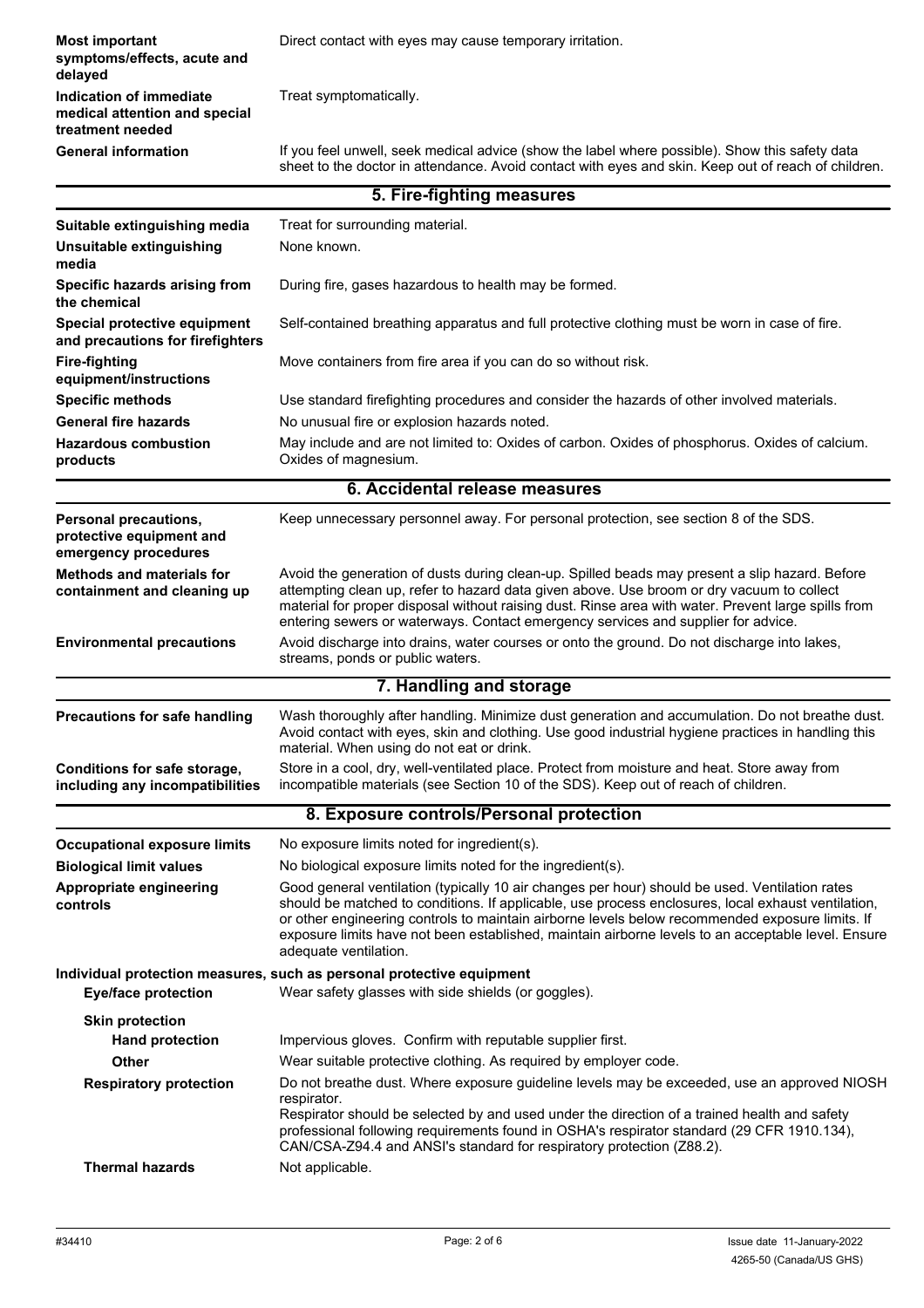#### **9. Physical and chemical properties**

| Appearance                                        | Solid.                                                                                                                                          |
|---------------------------------------------------|-------------------------------------------------------------------------------------------------------------------------------------------------|
| <b>Physical state</b>                             | Solid.                                                                                                                                          |
| <b>Form</b>                                       | <b>Crystals or Beads</b>                                                                                                                        |
| Color                                             | Not available.                                                                                                                                  |
| Odor                                              | Odorless                                                                                                                                        |
| <b>Odor threshold</b>                             | Not available.                                                                                                                                  |
| рH                                                | 6.5 - 7.5 (1% solution)                                                                                                                         |
| Melting point/freezing point                      | 1200 °F (648.89 °C)                                                                                                                             |
| Initial boiling point and boiling<br>range        | Not available.                                                                                                                                  |
| Pour point                                        | Not available.                                                                                                                                  |
| <b>Specific gravity</b>                           | Not available.                                                                                                                                  |
| <b>Partition coefficient</b><br>(n-octanol/water) | Not available.                                                                                                                                  |
| <b>Flash point</b>                                | Not available.                                                                                                                                  |
| <b>Evaporation rate</b>                           | Not available.                                                                                                                                  |
| Flammability (solid, gas)                         | Not applicable.                                                                                                                                 |
| Upper/lower flammability or explosive limits      |                                                                                                                                                 |
| <b>Flammability limit - lower</b><br>(%)          | Not available.                                                                                                                                  |
| <b>Flammability limit - upper</b><br>(%)          | Not available.                                                                                                                                  |
| Explosive limit - lower (%)                       | Not available.                                                                                                                                  |
| Explosive limit - upper (%)                       | Not available.                                                                                                                                  |
| Vapor pressure                                    | Not available.                                                                                                                                  |
| Vapor density                                     | Not available.                                                                                                                                  |
| <b>Relative density</b>                           | Not available.                                                                                                                                  |
| Solubility(ies)                                   | Appreciable                                                                                                                                     |
| <b>Auto-ignition temperature</b>                  | Not available.                                                                                                                                  |
| <b>Decomposition temperature</b>                  | Not available.                                                                                                                                  |
| <b>Viscosity</b>                                  | Not available.                                                                                                                                  |
| <b>Other information</b>                          |                                                                                                                                                 |
| <b>Bulk density</b>                               | 1.67 g/mL (approx 14 lb/gal, 104.25 lb/ft3 as beads)                                                                                            |
| <b>Explosive properties</b>                       | Not explosive.                                                                                                                                  |
| <b>Oxidizing properties</b>                       | Not oxidizing.                                                                                                                                  |
|                                                   | 10. Stability and reactivity                                                                                                                    |
| <b>Reactivity</b>                                 | This product may react with strong oxidizing agents.                                                                                            |
| <b>Possibility of hazardous</b><br>reactions      | No dangerous reaction known under conditions of normal use.                                                                                     |
| <b>Chemical stability</b>                         | Material is stable under normal conditions.                                                                                                     |
| <b>Conditions to avoid</b>                        | Keep away from moisture. Keep away from heat, hot surfaces, sparks, open flames and other<br>ignition sources. Do not mix with other chemicals. |
| Incompatible materials                            | Strong oxidizing agents.                                                                                                                        |
| <b>Hazardous decomposition</b><br>products        | May include and are not limited to: Oxides of phosphorus. Oxides of carbon. Oxides of calcium.<br>Oxides of magnesium.                          |
|                                                   | 11. Toxicological information                                                                                                                   |
| <b>Routes of exposure</b>                         | Eye, Skin contact, Inhalation, Ingestion.                                                                                                       |
| Information on likely routes of exposure          |                                                                                                                                                 |
| Ingestion                                         | May cause stomach distress, nausea or vomiting.                                                                                                 |
| <b>Inhalation</b>                                 | No adverse effects due to inhalation are expected.                                                                                              |

**General hygiene considerations**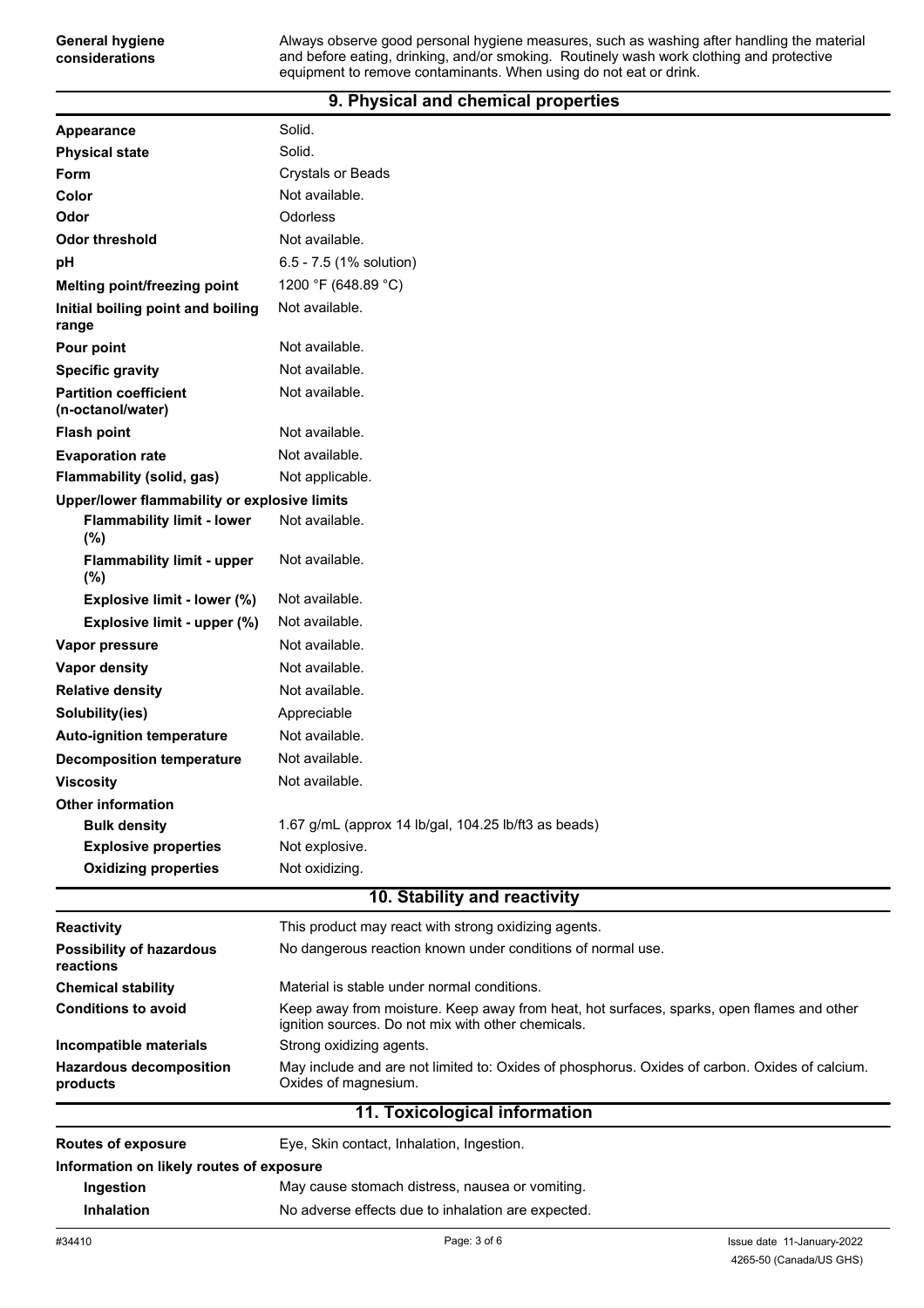| <b>Skin contact</b>                                                                | Not expected to be a primary skin irritant. Prolonged skin contact may cause skin irritation.                                                                                                                          |
|------------------------------------------------------------------------------------|------------------------------------------------------------------------------------------------------------------------------------------------------------------------------------------------------------------------|
| Eye contact                                                                        | Direct contact with eyes may result in mechanical irritation.                                                                                                                                                          |
| Symptoms related to the<br>physical, chemical and<br>toxicological characteristics | Direct contact with eyes may cause temporary irritation.                                                                                                                                                               |
| Information on toxicological effects                                               |                                                                                                                                                                                                                        |
| <b>Acute toxicity</b>                                                              | Not available.                                                                                                                                                                                                         |
| <b>Skin corrosion/irritation</b>                                                   | Prolonged skin contact may cause temporary irritation.                                                                                                                                                                 |
| <b>Exposure minutes</b>                                                            | Not available.                                                                                                                                                                                                         |
| <b>Erythema value</b>                                                              | Not available.                                                                                                                                                                                                         |
| Oedema value                                                                       | Not available.                                                                                                                                                                                                         |
| Serious eye damage/eye<br>irritation                                               | Direct contact with eyes may cause temporary irritation.                                                                                                                                                               |
| <b>Corneal opacity value</b>                                                       | Not available.                                                                                                                                                                                                         |
| <b>Iris lesion value</b>                                                           | Not available.                                                                                                                                                                                                         |
| <b>Conjunctival reddening</b><br>value                                             | Not available.                                                                                                                                                                                                         |
| Conjunctival oedema value                                                          | Not available.                                                                                                                                                                                                         |
| <b>Recover days</b>                                                                | Not available.                                                                                                                                                                                                         |
| Respiratory or skin sensitization                                                  |                                                                                                                                                                                                                        |
| <b>Respiratory sensitization</b>                                                   | Not a respiratory sensitizer.                                                                                                                                                                                          |
| <b>Skin sensitization</b>                                                          | This product is not expected to cause skin sensitization.                                                                                                                                                              |
| <b>Mutagenicity</b>                                                                | No data available to indicate product or any components present at greater than 0.1% are<br>mutagenic or genotoxic.                                                                                                    |
| Carcinogenicity                                                                    | See below.                                                                                                                                                                                                             |
| Not listed.                                                                        | OSHA Specifically Regulated Substances (29 CFR 1910.1001-1052)                                                                                                                                                         |
| <b>Reproductive toxicity</b>                                                       | This product is not expected to cause reproductive or developmental effects.                                                                                                                                           |
| <b>Teratogenicity</b>                                                              | Not available.                                                                                                                                                                                                         |
| Specific target organ toxicity -<br>single exposure                                | Not classified.                                                                                                                                                                                                        |
| Specific target organ toxicity -<br>repeated exposure                              | Not classified.                                                                                                                                                                                                        |
| <b>Aspiration hazard</b>                                                           | Not an aspiration hazard.                                                                                                                                                                                              |
|                                                                                    | 12. Ecological information                                                                                                                                                                                             |
| <b>Ecotoxicity</b>                                                                 | Not available.                                                                                                                                                                                                         |
| Persistence and degradability                                                      | No data is available on the degradability of any ingredients in the mixture.                                                                                                                                           |
| <b>Bioaccumulative potential</b>                                                   | No data available.                                                                                                                                                                                                     |
| <b>Mobility in soil</b>                                                            | No data available.                                                                                                                                                                                                     |
| <b>Mobility in general</b>                                                         | Not available.                                                                                                                                                                                                         |
| <b>Other adverse effects</b>                                                       | No other adverse environmental effects (e.g. ozone depletion, photochemical ozone creation<br>potential, endocrine disruption, global warming potential) are expected from this component.                             |
|                                                                                    | 13. Disposal considerations                                                                                                                                                                                            |
| <b>Disposal instructions</b>                                                       | Collect and reclaim or dispose in sealed containers at licensed waste disposal site.                                                                                                                                   |
| <b>Local disposal regulations</b>                                                  | Dispose in accordance with all applicable regulations.                                                                                                                                                                 |
| Hazardous waste code                                                               | The waste code should be assigned in discussion between the user, the producer and the waste<br>disposal company.                                                                                                      |
| Waste from residues / unused<br>products                                           | Dispose of in accordance with local regulations. Empty containers or liners may retain some<br>product residues. This material and its container must be disposed of in a safe manner (see:<br>Disposal instructions). |
| <b>Contaminated packaging</b>                                                      | Since emptied containers may retain product residue, follow label warnings even after container is<br>emptied. Empty containers should be taken to an approved waste handling site for recycling or<br>disposal.       |
|                                                                                    |                                                                                                                                                                                                                        |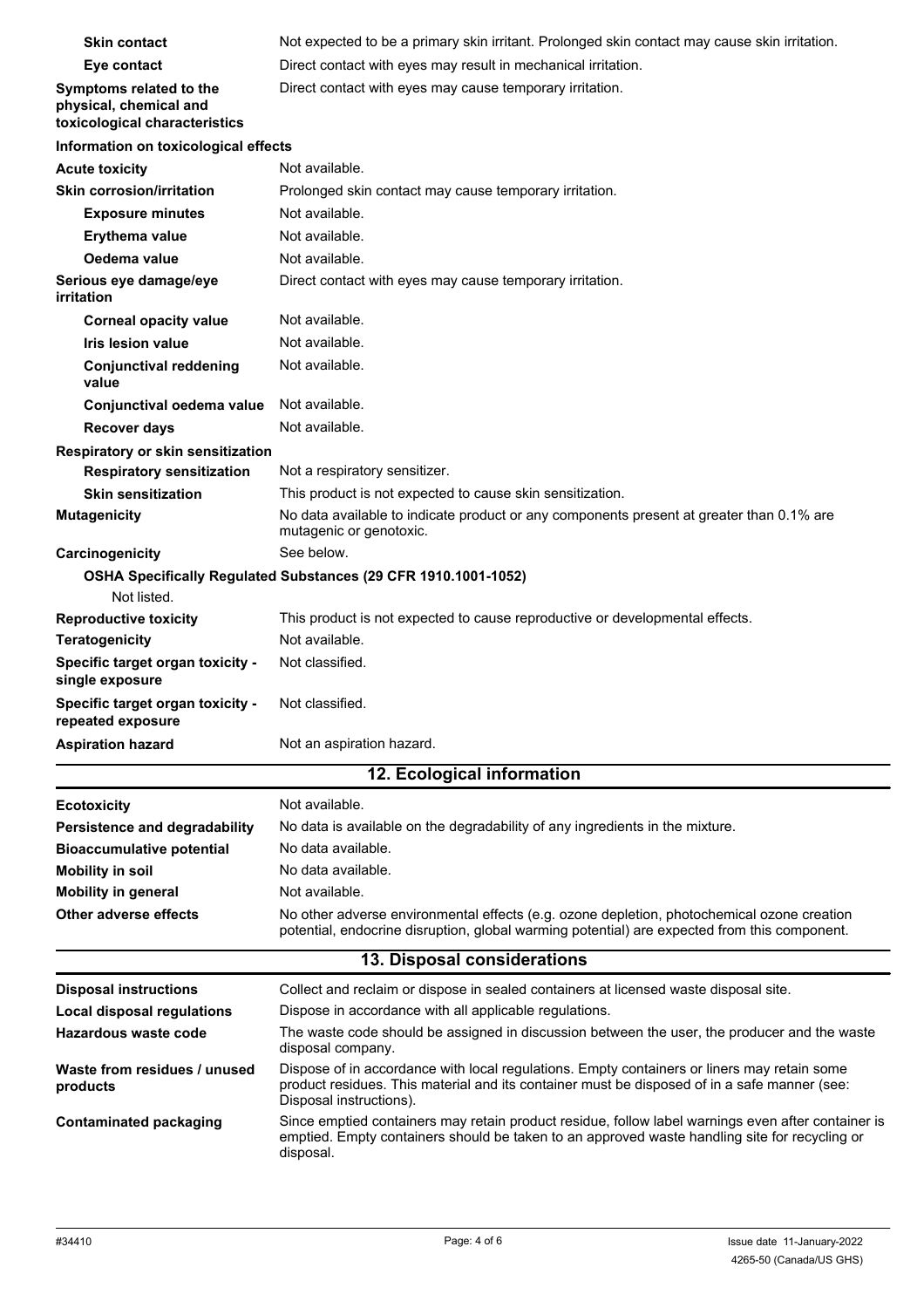## **14. Transport information**

| <b>Transport of Dangerous Goods</b><br>(TDG) Proof of Classification | Classification Method: Classified as per Part 2, Sections 2.1 - 2.8 of the Transportation of<br>Dangerous Goods Regulations. If applicable, the technical name and the classification of the<br>product will appear below. |                        |
|----------------------------------------------------------------------|----------------------------------------------------------------------------------------------------------------------------------------------------------------------------------------------------------------------------|------------------------|
| U.S. Department of Transportation (DOT)                              |                                                                                                                                                                                                                            |                        |
| Not regulated as dangerous goods.                                    |                                                                                                                                                                                                                            |                        |
| <b>Transportation of Dangerous Goods (TDG - Canada)</b>              |                                                                                                                                                                                                                            |                        |
| Not regulated as dangerous goods.                                    |                                                                                                                                                                                                                            |                        |
| IATA/ICAO (Air)                                                      |                                                                                                                                                                                                                            |                        |
| Not regulated as dangerous goods.                                    |                                                                                                                                                                                                                            |                        |
| <b>IMDG (Marine Transport)</b>                                       |                                                                                                                                                                                                                            |                        |
| Not regulated as dangerous goods.                                    |                                                                                                                                                                                                                            |                        |
|                                                                      |                                                                                                                                                                                                                            |                        |
|                                                                      | 15. Regulatory information                                                                                                                                                                                                 |                        |
| <b>Canadian federal regulations</b>                                  | This product has been classified in accordance with the hazard criteria of the HPR and the SDS<br>contains all the information required by the HPR.                                                                        |                        |
| Export Control List (CEPA 1999, Schedule 3)                          |                                                                                                                                                                                                                            |                        |
| Not listed.                                                          |                                                                                                                                                                                                                            |                        |
| <b>Greenhouse Gases</b>                                              |                                                                                                                                                                                                                            |                        |
| Not listed.                                                          |                                                                                                                                                                                                                            |                        |
| <b>Precursor Control Regulations</b>                                 |                                                                                                                                                                                                                            |                        |
| Not regulated.                                                       |                                                                                                                                                                                                                            |                        |
| <b>WHMIS 2015 Exemptions</b>                                         | Not applicable                                                                                                                                                                                                             |                        |
| <b>US federal regulations</b>                                        |                                                                                                                                                                                                                            |                        |
|                                                                      | TSCA Section 12(b) Export Notification (40 CFR 707, Subpt. D)                                                                                                                                                              |                        |
| Not regulated.                                                       |                                                                                                                                                                                                                            |                        |
| <b>CERCLA Hazardous Substance List (40 CFR 302.4)</b>                |                                                                                                                                                                                                                            |                        |
| Not listed.                                                          |                                                                                                                                                                                                                            |                        |
| <b>SARA 304 Emergency release notification</b>                       |                                                                                                                                                                                                                            |                        |
| Not regulated.                                                       |                                                                                                                                                                                                                            |                        |
|                                                                      | OSHA Specifically Regulated Substances (29 CFR 1910.1001-1052)                                                                                                                                                             |                        |
| Not listed.                                                          |                                                                                                                                                                                                                            |                        |
|                                                                      | Superfund Amendments and Reauthorization Act of 1986 (SARA)                                                                                                                                                                |                        |
| <b>SARA 302 Extremely</b>                                            | No.                                                                                                                                                                                                                        |                        |
| hazardous substance                                                  |                                                                                                                                                                                                                            |                        |
| SARA 313 (TRI reporting)<br>Not regulated.                           |                                                                                                                                                                                                                            |                        |
| <b>Other federal regulations</b>                                     |                                                                                                                                                                                                                            |                        |
|                                                                      | Clean Air Act (CAA) Section 112 Hazardous Air Pollutants (HAPs) List                                                                                                                                                       |                        |
| Not regulated.                                                       |                                                                                                                                                                                                                            |                        |
|                                                                      | Clean Air Act (CAA) Section 112(r) Accidental Release Prevention (40 CFR 68.130)                                                                                                                                           |                        |
| Not regulated.                                                       |                                                                                                                                                                                                                            |                        |
| <b>US state regulations</b>                                          | See below                                                                                                                                                                                                                  |                        |
| US. California Proposition 65                                        |                                                                                                                                                                                                                            |                        |
|                                                                      | This product is not subject to warning labeling under the California Proposition 65 regulation.                                                                                                                            |                        |
| <b>Inventory status</b>                                              |                                                                                                                                                                                                                            |                        |
| Country(s) or region                                                 | <b>Inventory name</b>                                                                                                                                                                                                      | On inventory (yes/no)* |
| Canada                                                               | Domestic Substances List (DSL)                                                                                                                                                                                             | Yes                    |
| Canada                                                               | Non-Domestic Substances List (NDSL)                                                                                                                                                                                        | No                     |
| United States & Puerto Rico                                          | Toxic Substances Control Act (TSCA) Inventory                                                                                                                                                                              | Yes                    |
|                                                                      |                                                                                                                                                                                                                            |                        |

\*A "Yes" indicates that all components of this product comply with the inventory requirements administered by the governing country(s)